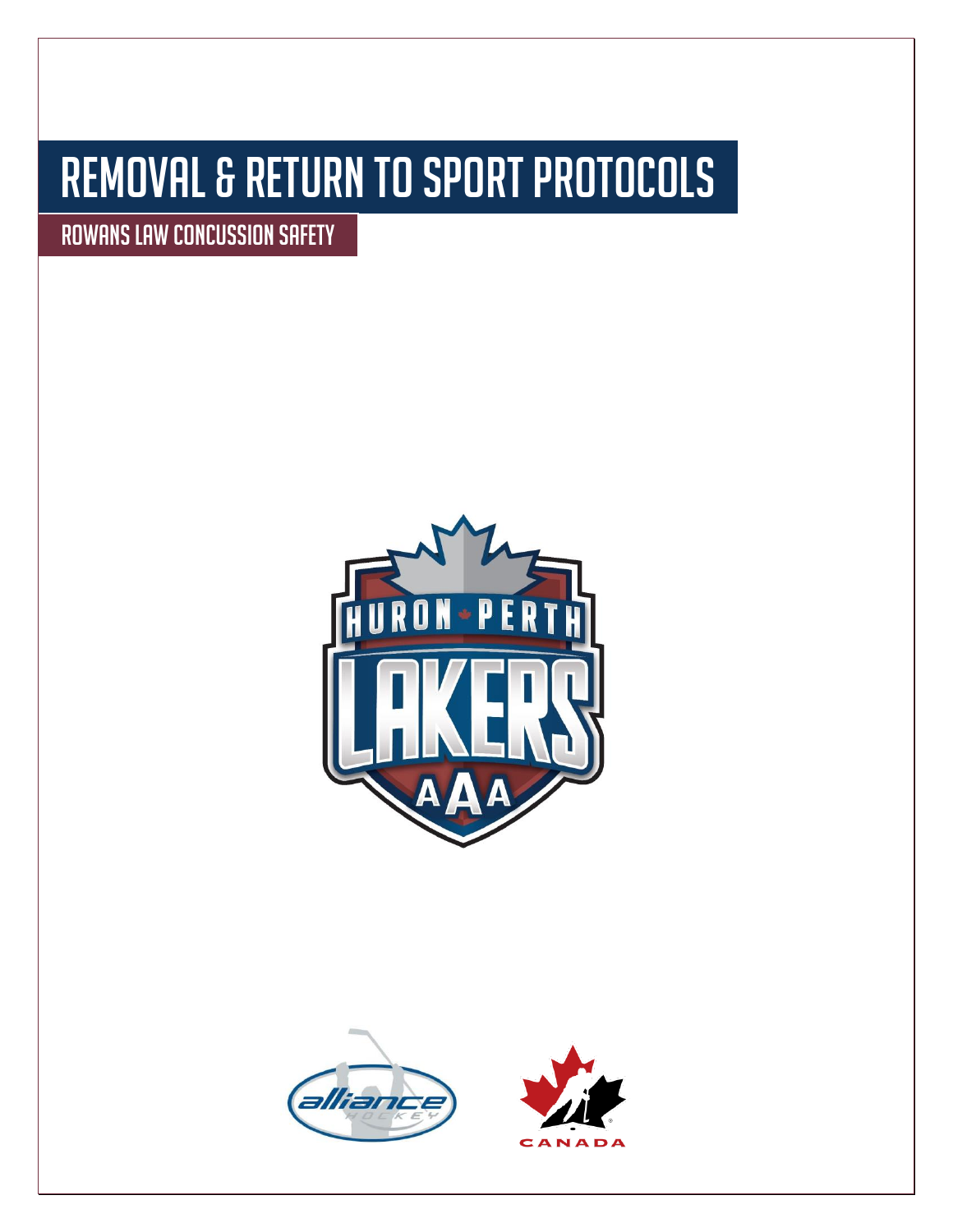#### **Purpose**

These protocols are intended to be used by any person or entity under the Huron Perth Lakers as defined under *Rowan's Law (Concussion Safety), 2018 ("Rowan's Law")*. It sets out the minimum requirements for removal-fromsport and return-to-sport protocols for athletes who have sustained a concussion or are suspected of having sustained a concussion during training, practices, or competition in accordance with *Rowan's Law* and the regulation made under that Act, O.Reg. 161/19: General.

Everyone involved in sports, including athletes, parents or guardians, coaches, team trainers, officials, teachers, and licensed healthcare professionals, can play a role in helping to prevent, identify and manage concussions. For more information on concussions and concussions in sport, please visit **[www.Ontario.ca/concussions.](http://www.ontario.ca/concussions)**

# **Designated Person(s)**

In accordance with the requirements set out in *Rowan's Law* and its associated regulation, every Huron Perth Lakers team is required to identify a designated person(s) as having specific responsibilities under the removal-from-sport and return-to-sport protocols. The duties for the designated person(s) may be shared between one or more individuals. If your team has more than one designated person(s), please ensure that each designate is clear about who has what responsibility under the Removal-from-Sport protocol and the Return-to-Sport protocol.

#### **Under the Huron Perth Lakers Removal-from-Sport protocol, the designated person is responsible for:**

- An athlete is immediately removed from further training, practice, or competition if the athlete has sustained a concussion or is suspected of having sustained a concussion, regardless of whether or not the concussion was sustained from a sports activity associated with the Huron Perth Lakers;
- If, in the opinion of the designated person(s), there is an emergency and any red flag signs or symptoms appear – including those resulting from a suspected concussion, call 911;
- Removal of the athlete from further training, practice, or competition; and if the athlete is under 18 years of age, the parent or guardian is informed of the removal;
- The athlete, or the parent or guardian if the athlete is under 18 years of age, is advised that the athlete is required to undergo a medical assessment by a physician or nurse practitioner before the athlete is permitted to return to training, practice, or competition according to the Huron Perth Lakers Return-to-Sport protocol;
- An athlete or, if the athlete is under 18 years of age, the athlete's parent or guardian receives the Huron Perth Lakers Removal-from-Sport and Return-to-Sport protocols as soon as possible after the athlete's removal;
- Once removed, the athlete is not permitted to return to training, practice, or competition, except in accordance with Huron Perth Lakers Return-to-Sport protocol;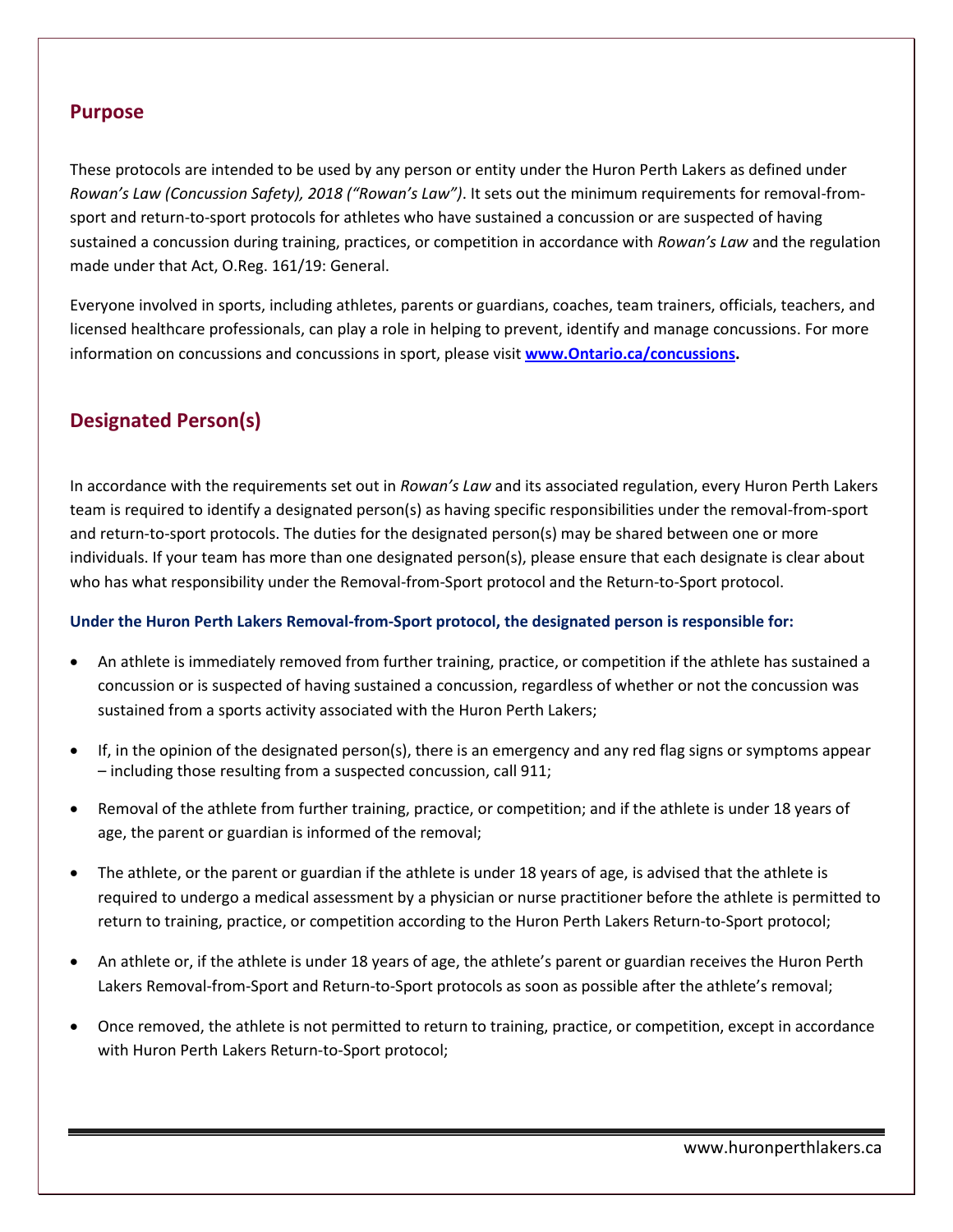#### **Under the Huron Perth Lakers Return-to-Sport protocol, the designated person is responsible for:**

- An athlete who has sustained a concussion or is suspected of having sustained a concussion does not return to training, practice, or competition until permitted to do so in accordance with the Huron Perth Lakers Return-to-Sport protocol;
- When an athlete has **not** been diagnosed with a concussion, the athlete is only permitted to return to training, practice, or competition if the athlete or, if the athlete is under 18 years of age, the athlete's parent or guardian confirms to the designated person(s) about the outcome of the athlete's medical assessment, specifically that the athlete:
	- o has undergone a medical evaluation by the physician or nurse practitioner and has **not** been diagnosed as having a concussion, and
	- $\circ$  has been medically cleared to return to training, practice or competition by a physician or nurse practitioner.
- When an athlete **is** diagnosed by a physician or nurse practitioner as having a concussion, the athlete is not permitted to move on to unrestricted training, practice, or competition unless the athlete or, if the athlete is under 18 years of age, the athlete's parent or guardian provides a confirmation of medical clearance by the physician or nurse practitioner to the designated person(s);
- An athlete is not permitted to return to training, practice, or competition through graduated Return-to-Sport steps unless the athlete or, if the athlete is under 18 years of age, the athlete's parent or guardian has shared the medical advice or recommendations they received, if any, with the designated person(s);
- When an athlete is diagnosed by a physician or nurse practitioner as having a concussion, the athlete or, if the athlete is under 18 years of age, the athlete's parent/guardian has been informed of the importance of disclosing the diagnosis to any other sports organization with which the athlete is registered or school that the athlete attends.

The regulation states that a designated person(s) may rely on the information received from an athlete or, if the athlete is under 18 years of age, from the athlete's parent or guardian in fulfilling their responsibilities under the Huron Perth Lakers Return-to-Sport protocol.

**The following individual(s) is/are recognized as the "designated person(s)" with respect to the Removalfrom-Sport and Return-to-Sport protocols for the 2021-22 season.**

**\_\_\_\_\_\_\_\_\_\_\_\_\_\_\_\_\_\_\_\_\_\_\_\_\_\_\_\_\_\_\_\_\_\_\_\_\_\_\_\_\_\_\_\_\_\_\_\_\_\_\_\_\_\_\_\_\_\_\_\_\_\_\_\_\_\_\_\_\_**

**Name of Designated person(s):**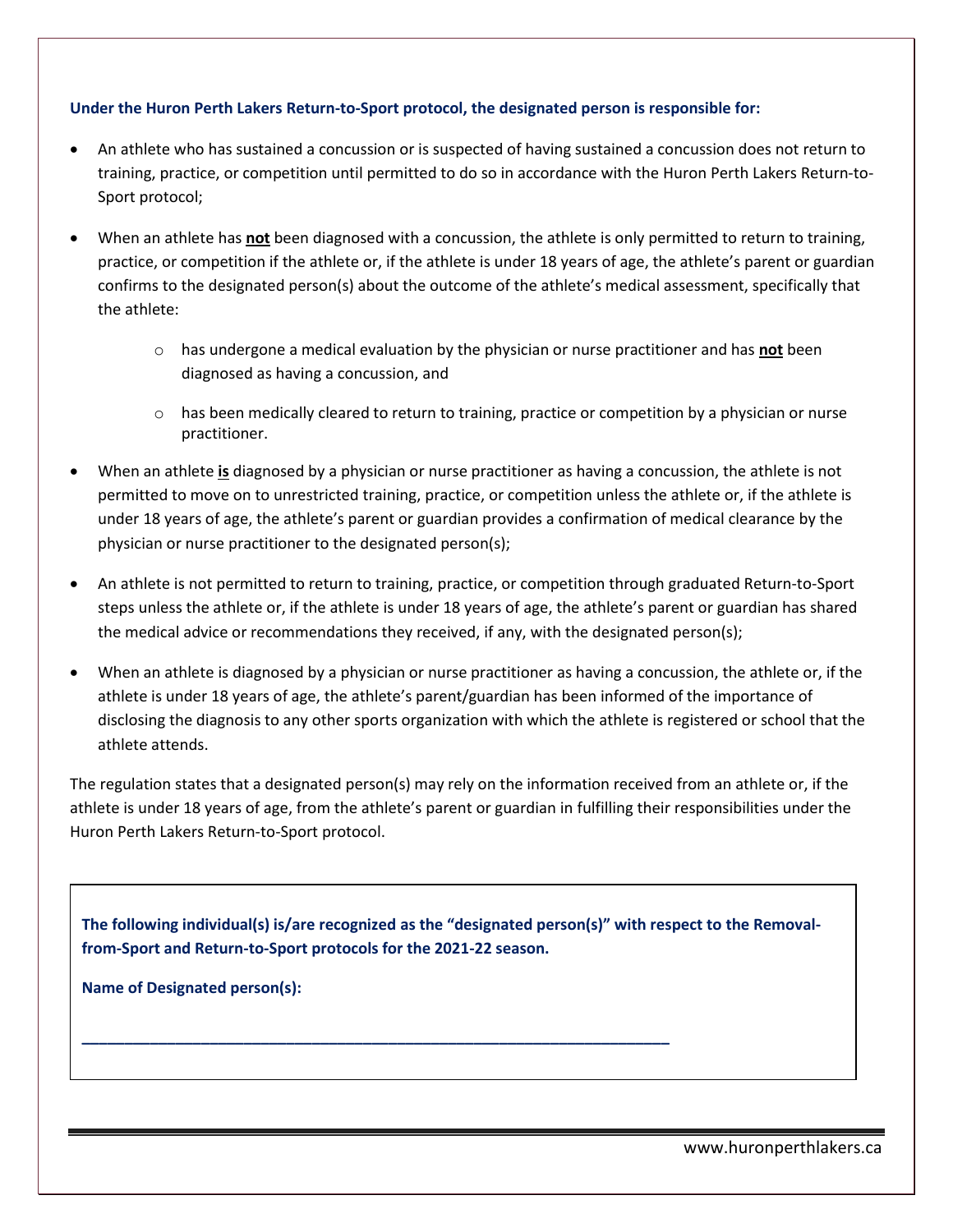### **Removal-from-Sport Protocol**

**The following outlines the Removal-from-Sport protocol for immediate removal of an athlete suspected of having sustained a concussion.**

#### **1. Remove the Athlete**

Designated person(s) to immediately remove the athlete from further training, practice, or competition if the athlete has sustained a concussion or is suspected of having sustained a concussion regardless of whether the concussion or suspected concussion was sustained from an activity associated with the Huron Perth Lakers.

#### **2. Call 9-1-1 if Emergency**

Designated person(s) to call 9-1-1 if, in their opinion, doing so is necessary (e.g., if there is an emergency and any red flag signs and/or symptoms appear).

#### **3. Inform**

If the athlete is under 18 years of age, the Designated Person(s) inform the athlete's parent or guardian about the removal from further training, practice, or competition.

**A medical assessment determines whether the athlete has a concussion. An athlete will not be permitted to return to training, practice, or competition until they receive medical clearance by a physician or nurse practitioner to do so.** 

Designated person(s) to advise the athlete, or the parent or guardian if the athlete is under 18 years of age that the athlete is required to undergo a medical assessment by a physician or nurse practitioner before the athlete is permitted to return to training, practice, or competition.

#### **4. Give Protocols**

Designated person(s) to provide the athlete or, if the athlete is under 18 years of age, the athlete's parent or guardian with Huron Perth Lakers Removal-from-Sport and Return-to-Sport protocols as soon as possible after the athlete has been removed from further training, practice, or competition.

#### **5. Record the Incident**

Make and keep a record of incidences where an athlete is removed from further training, practice, or competition because they are suspected of having sustained a concussion regardless of whether the athlete is later diagnosed with a concussion.

#### **6. Returning to Training, Practice or Competition**

Once removed, the athlete is not permitted to return to training, practice, or competition, except in accordance with Huron Perth Lakers Return-to-Sport protocol.

www.huronperthlakers.ca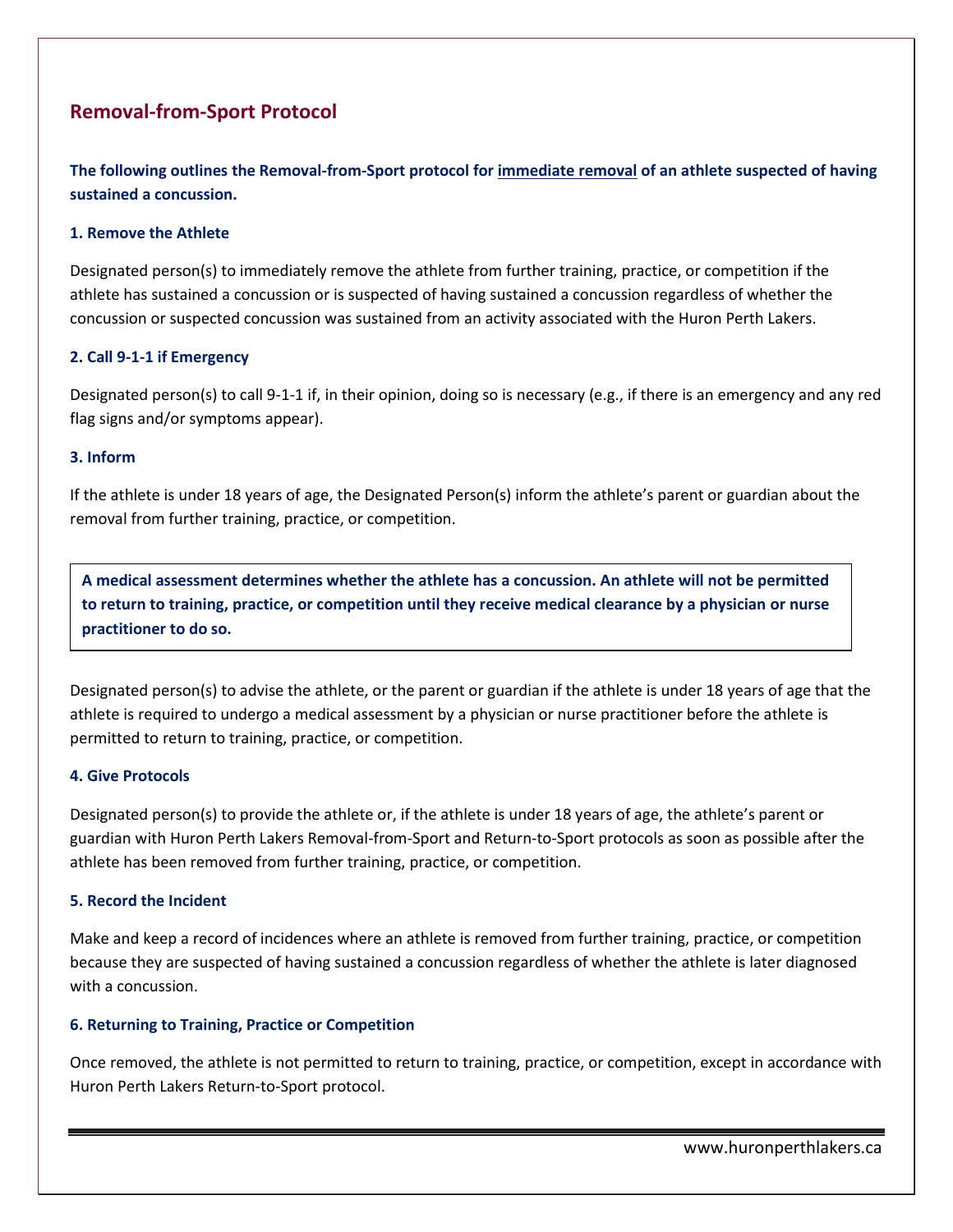## **Return-to-Sport Protocol**

**The following outlines the Return-to-Sport protocol for an athlete who has been removed from training, practice, or competition due to a suspected or diagnosed concussion, regardless of whether the concussion was sustained or is suspected of having been sustained during a sports activity associated with the Huron Perth Lakers.**

#### **1. Receive Confirmation**

Ensure that an athlete who has sustained a concussion or is suspected of having sustained a concussion does not return to training, practice, or competition until the athlete or, if the athlete is under 18 years of age, the athlete's parent or guardian confirms to the designated person(s) that the athlete:

- a) Has undergone a medical assessment by a physician or nurse practitioner and has not been diagnosed as having a concussion, and
- b) Has been medically cleared to return to training, practice or competition by the physician or nurse practitioner.

#### **2. Diagnosed with Having a Concussion**

If an athlete has been diagnosed by a physician or nurse practitioner as having a concussion, the athlete must proceed through the graduated return-to-sport steps.

#### **3. Graduated Return-to-Sport Steps**

It is important to note that typical recovery times vary from person to person and that some individuals may require more time to progress through the graduated return-to-sport steps. The graduated Return-to-Sport steps are outlined in this document and provide a list of activities athletes should progress to within each step.

#### **4. Share Medical Advice**

An athlete or the athlete's parent or guardian must share the medical advice or recommendations they receive with the designated person(s) before being permitted to return to training, practice, or competition through the graduated return-to-sport steps, if any.

#### **5. Disclosing Diagnosis**

The designated person(s) must inform the athlete or, if the athlete is under 18 years of age, the athlete's parent or guardian of the importance of disclosing the diagnosis to any other sports organization with which the athlete is registered or school that the athlete attends.

#### **6. Medical Clearance**

The athlete, or the athlete's parent or guardian, must provide the designated person(s) a confirmation of medical clearance by a physician or nurse practitioner before the athlete is permitted to move on to unrestricted training, practice, or competition.